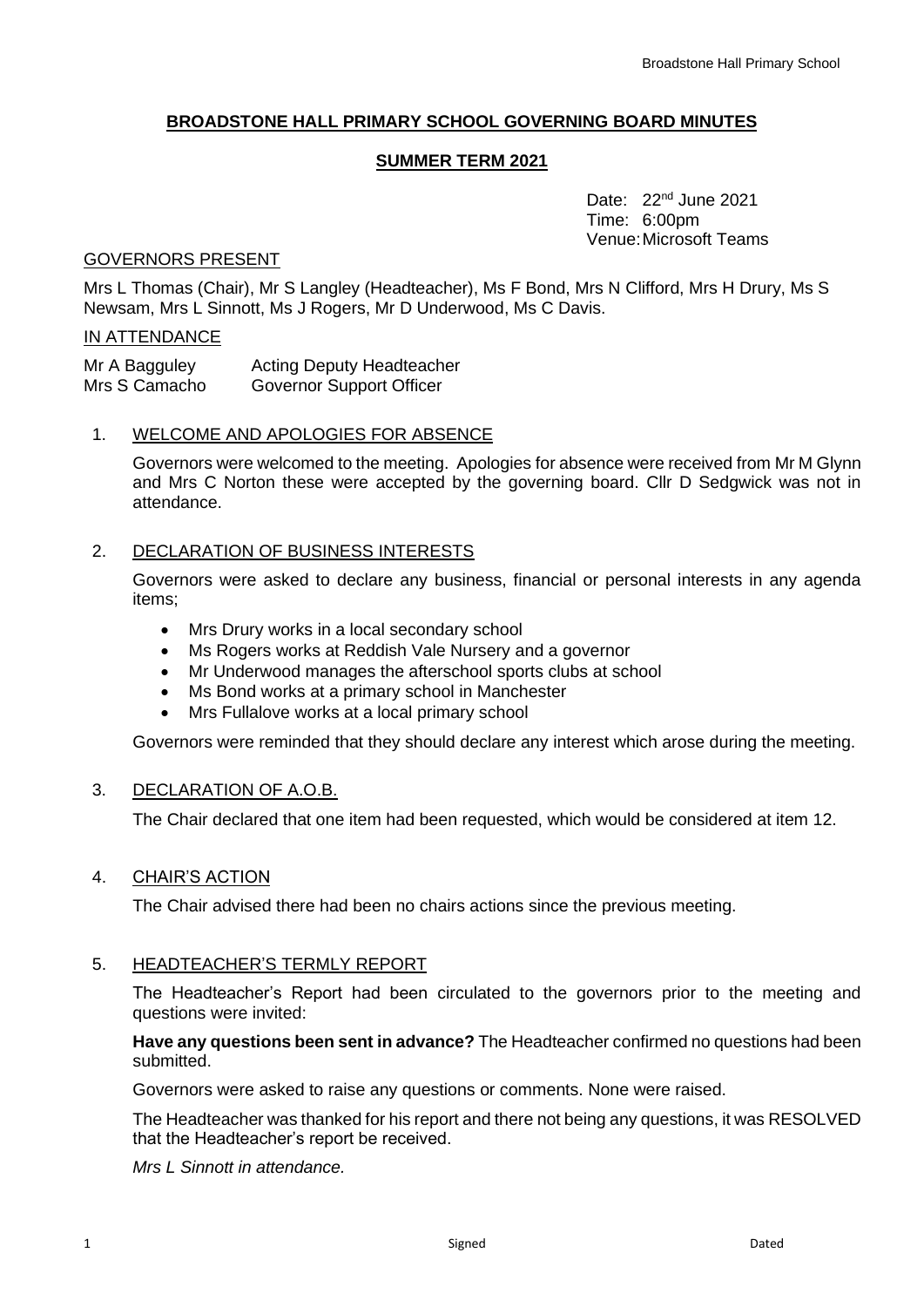# 6. STANDARDS AND CURRICULUM

Governors were informed the committee met on the  $24<sup>th</sup>$  May 2021, there were no minutes available.

The Chair of Committee explained that the committee had considered a data presentation which had been circulated to the board prior to the meeting. It was highlighted by the committee that staff appeared to be hesitant with the data and identifying if pupils were meeting expectations. It was agreed that staff would be reminded that they were being asked if pupils had met their expectations based on what had been taught, following a meeting with the Headteacher the data increased. **Will this process be repeated before data is submitted?** The Headteacher agreed, he had facilitated meetings for all teachers, which had been difficult with bubble closures and could be difficult to manage three times a year, however it had been useful. The Deputy Headteacher added that it had ensured judgements were robust. The Headteacher reported that it had not been possible to cover the full curriculum, reports to parents would reflect this; pupils had been assessed on what they had been taught, there would be a full curriculum offer next year.

Governors were advised that the Ofsted framework was being updated, the Headteacher hoped there would be recognition of the impact lockdown had on attainment and progress, as pupils had not caught up yet.

**Normally the board would see the comparison with years 2 and 6, how do we know how our children have coped with the work they have missed, how can we compare to other similar schools and cohorts?** The Headteacher confirmed this issue had been raised. Prior to Covid comparisons were made with cluster schools. From September comparisons would be made with the most similar school in the cluster; St Thomas'. **Is teacher assessment going next year?** This was confirmed. Phonics assessments may be reintroduced in the autumn term for year 1, that would the first national data set.

**Will both committee meetings be clerked by the LA?** The Headteacher confirmed if it was affordable, both committees would in future be clerked by the LA.

**Governors were asked if they had any queries on the presentation?** There were no further questions raised.

# 7. RESOURCES

# a) Resources/Finance Committee Minutes

The minutes from the spring term meeting held on **5 th March 2021** were circulated prior to the meeting and noted by the board.

It was noted that the draft minutes from the summer meeting held on **24th May 2021** had been circulated to the Headteacher and Chair for comment and had not been shared wider.

#### b) Budget update

The Chair of Committee agreed to summarise the key discussions from the recent meeting; the full governing board was required approve the budget for 2021/22, the budget was being managed well, there was a deficit expected in three years' time, although this was not a current concern. The key concern was to address the in-year deficit caused by staffing up to a threeform entry PAN with lower admission numbers and income, the financial year ended with a surplus which had carried forward to relive the pressure, by year 3 there would be a deficit.

The key thing for resources and FGB was a need for clarity from the LA regarding the PAN and how to address this, by reducing classes or support in terms of admission numbers. The Headteacher explained that as seventy-five pupils were leaving the school sixty admissions were coming in, this had been the situation for the third year, if this continued in two years the deficit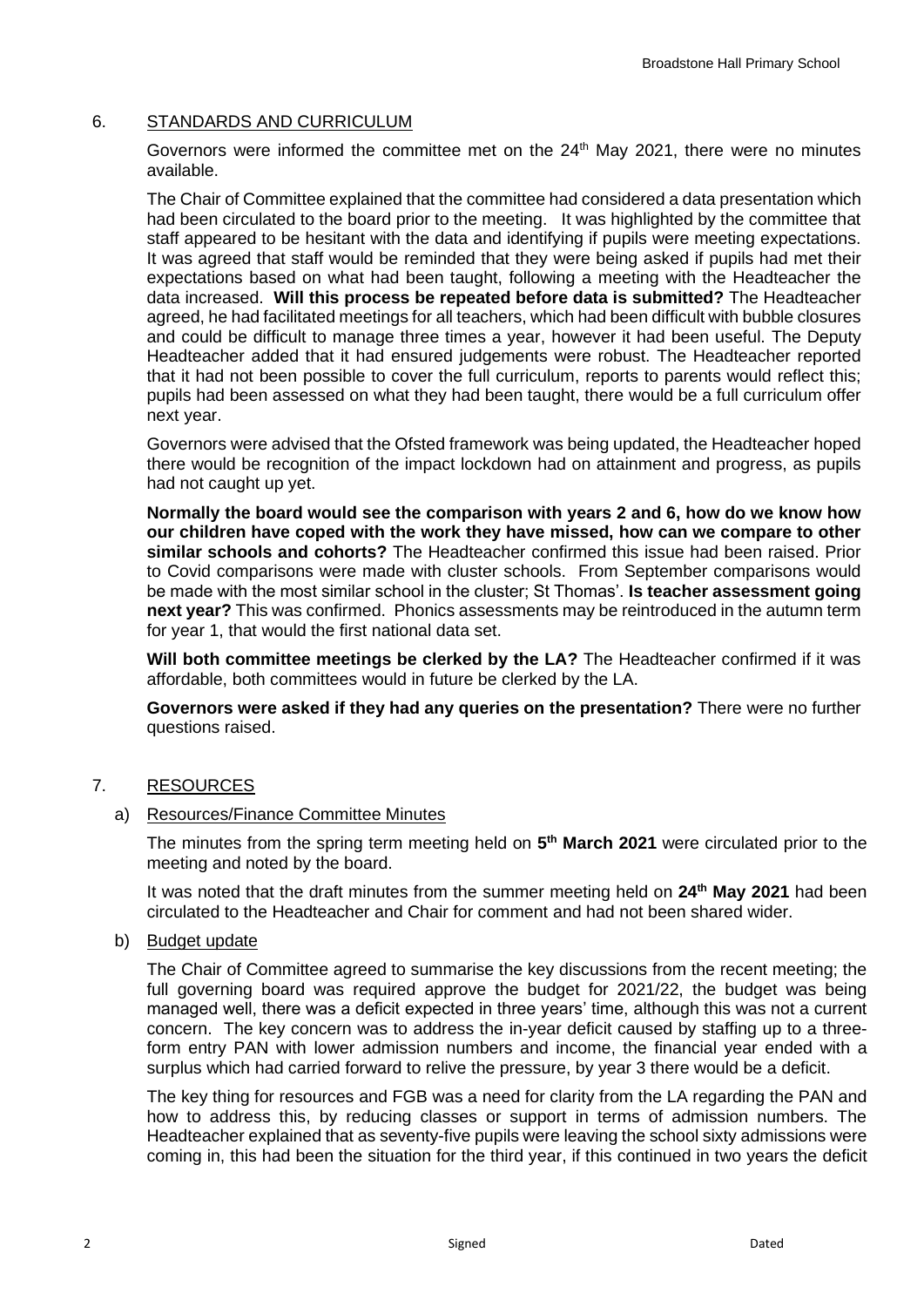would be £160,000. Due to pupil numbers the school had to provide a third class, which impacted on staffing, the school was currently staffing a 2.5 entry and high needs pupils.

Governors were informed the prediction for the surplus for this year was £320,000, by year 2 it was £188,000 and year 3 there would be a £59,000 deficit, there were many uncertainties and the committee and FGB were required to consider this.

## c) Letting policy

The Committee had considered the policy.

*Mr D Underwood withdrew from the meeting due to a conflict of interest.* 

Discussions had been in relation to whether the school should charge the same rate or a different rate to organisations such as brownies which would benefit school children. The committee had approved the lettings policy and deferred a decision on charges to ascertain the view of the governing board. The Chair highlighted that the SLA's also required further review and proposed that these were considered earlier, in the autumn term, alongside consideration of the letting policy. It was proposed that an action group be formed. **ACTION**

Governors were informed that the school could retain 12% of a surplus, the current figure was above that, although there were exceptional circumstances with Covid.

*Mr D Underwood returned to the meeting.* 

## d) Approval budget 2021/22

Governors were informed there were several areas impacting on the budget; admission numbers, additional costs from Covid and lower numbers in breakfast club. The Headteacher commented that there were financial challenges, which supported retaining the current surplus position and evidence to debate this with the LA. A review of the resource's minutes and health and safety identified several areas which required attention in the school at a cost of £78,000. Correspondence had been sent to all schools with a large carry forward. **Are they sending letters back, what is the motivation and how should the school respond to the letter? Governors considered and agreed that both** perspectives were shared, funds had been utilised to support data and curriculum and a claw back may be detriment because of the current circumstances.

A governor shared discussion about funding from the DfE and schools retaining funds.

Following a brief discussion, it was agreed that a letter would be compiled by the Headteacher, School Business Manager and Chair explaining the position of the school and the proposal for spend. **ACTION** 

#### **Are there any remaining concerns?** There were none raised.

Governors duly APPROVED the budget 2021/22.

e) Approval of Scheme of Delegation 2020-21

Governors were referred to the scheme of delegation which was circulated prior to the meeting.

**Is the delegation information in the terms of reference?** Governors were informed arrangements should be in the committee terms of reference, the LA templates remits were shared and considered in the autumn term.

f) Approval of Statement of Internal Control

Governors were referred to the statement of internal control which had been circulated prior to the meeting.

The Chair of Committee highlighted that the statement had been considered as part of the SFVS submission and the board had met all requirements. Governors were to consider the finances six times a year at committee and full governing board meetings. To address this a report would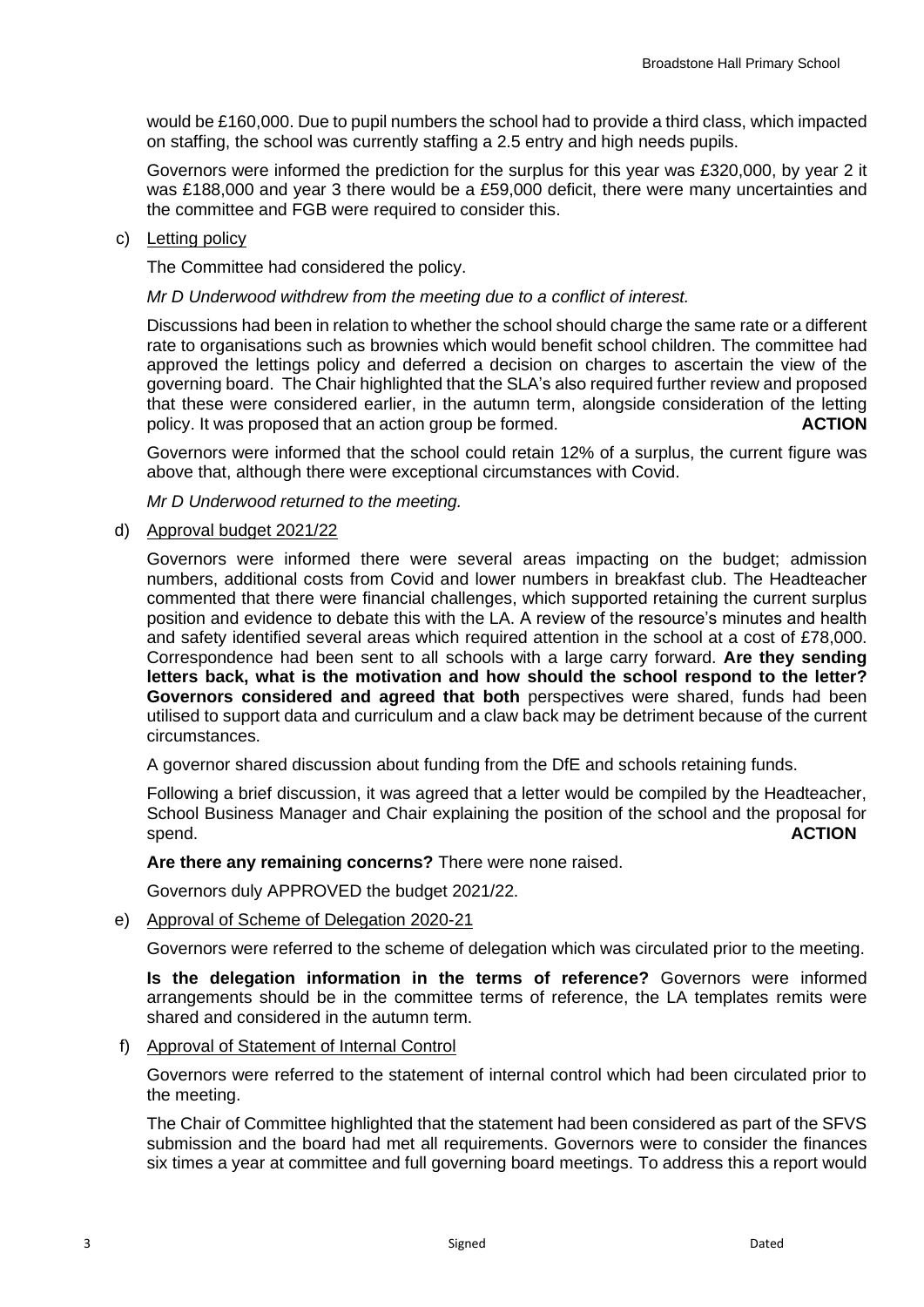be presented from the School Business Manager at full governing board meetings from the autumn term. **ACTION**

**On number 5- what are the weaknesses they are referring to?** The Chair of Committee reported that this was referred to the financial position which was being dealt with this year.

Governors duly APPROVED the Statement of Internal Control.

Governors noted that the finance team had done a remarkable job managing the budget in a difficult time and ending the year with a surplus, they were aware of the risks and the one weakness identified on the statement of internal control was manageable.

## g) Approval of Best Value Statement

Governors were referred to the Best Value Statement which was circulated prior to the meeting.

Governors duly APPROVED the Best Value Statement.

h) Approval of the SFVS

Governors were informed the SFVS had been approved by finance, the submission had been considered in detail by the committee, there were no issues raised.

**Is the process to change the PAN known, what does it involve and how long does it take?**  The Headteacher said he had discussed this with Chris Harland at the LA, it was a two-year process as the LA had to consider pupil numbers across the area; a change to PAN affected other local schools. Interim funds had been given to allow the school to continue with three reception classes, it had been raised that the school was vulnerable as it was a short-term measure and there was a long-term issue. A meeting was to be arranged with the SIA and the governing board. It was noted that the future deficit position was based on admission numbers which may trigger a long- term solution.

**What happens after this academic year?** The Headteacher suggested that in Chris Harland was re-contacted.

Governors considered whether a reduction in PAN was in the best interests of the school. The Headteacher pointed out that at the last two/three governing board meetings, there had been discussions to reduce the PAN, the LA was asked for a reduction from September and the school was informed it couldn't for three years. Pupil numbers had reduced over the last two years and were likely to continue to reduce.

Governors noted that the future deficit position was not due to poor financial management it was due to the PAN. **The PAN is not causing any other issues is it?** The Headteacher said no. **What action should the board take?** It was agreed a letter from the Chair of Governors, Headteacher, Chair of Resources and School Business manager would be submitted to the Local Authority in September. **ACTION** 

**Is it worth as part of the claw back discussion, that this issue could be raised?** This was agreed.

- 8. BUSINESS
	- a) Full Governing Board Minutes

It was RESOLVED that the minutes of the full governing board meeting held on **16th March 2021,** copies circulated previously, be approved and signed by the Chair and authorised for publication.

b) Review of Action Points from the Previous Meeting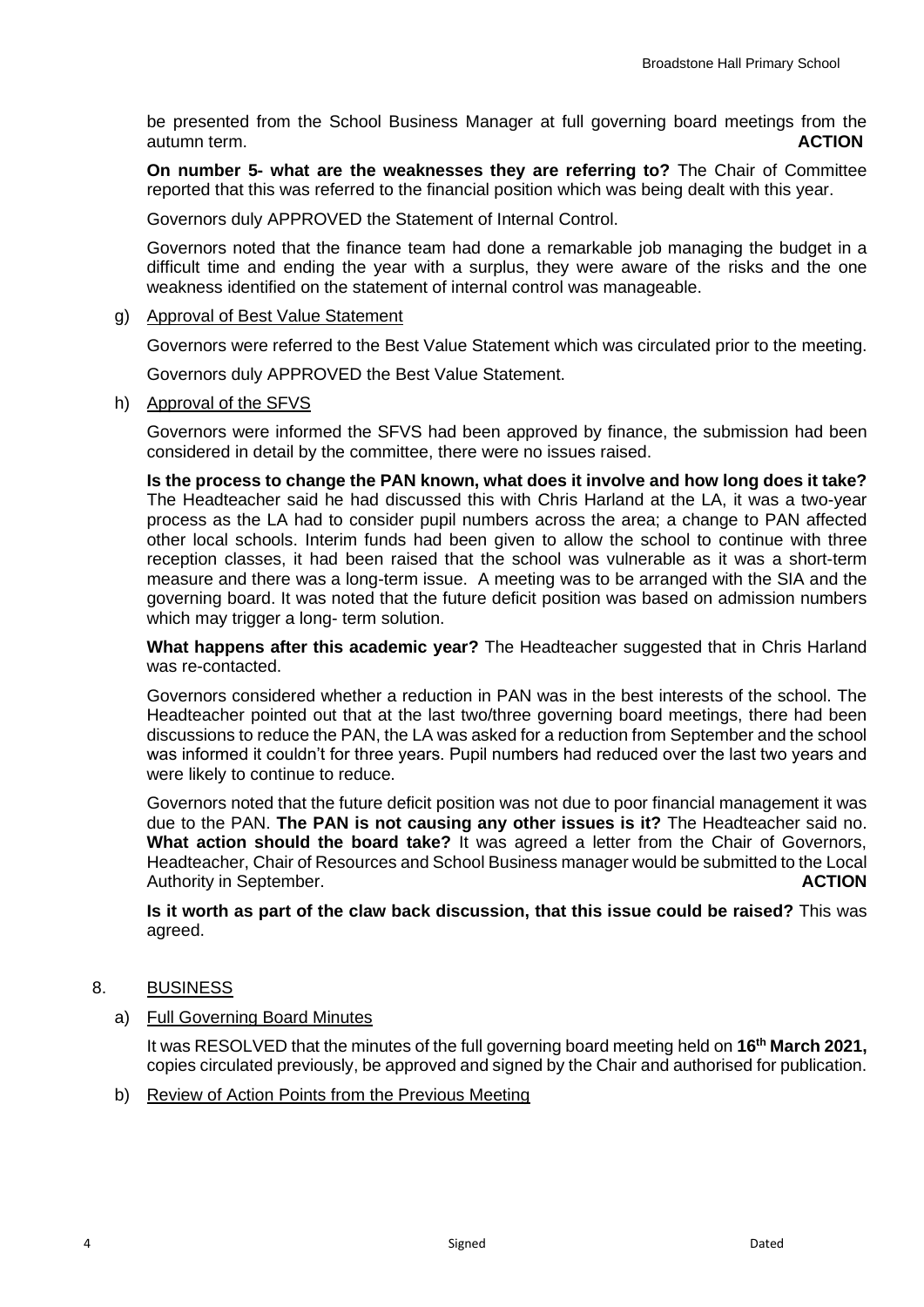| <b>MINUTE</b><br><b>POINT</b> | <b>ACTION REQUIRED</b>                                                                                                        | <b>ACTION</b><br><b>FOR</b>                                          | <b>UPDATE</b>                                                                                                                                                                                 |  |
|-------------------------------|-------------------------------------------------------------------------------------------------------------------------------|----------------------------------------------------------------------|-----------------------------------------------------------------------------------------------------------------------------------------------------------------------------------------------|--|
| 5                             | Contact HR for further<br>advice and Chris Harland.                                                                           | Headteacher                                                          | The Headteacher had sent an<br>update to governors prior to the<br>meeting regarding the support<br>given from the LA.                                                                        |  |
| 8b<br>(Action<br>point 1)     | Contact the LA regarding<br>the PAN for the<br>admissions consultation                                                        | Headteacher                                                          | This would be actioned for<br>autumn 2021.<br><b>ACTION</b>                                                                                                                                   |  |
| 8b<br>(Action<br>point 6)     | Consider length of term of<br>office for Chair and Vice-<br>Chair                                                             | Governors                                                            | This was an item on the agenda.                                                                                                                                                               |  |
| 8b<br>(Action<br>point 13)    | Follow up on the<br>understanding of the EY<br>work taking place; link<br>governors to make contact                           | Headteacher<br>and link<br>governors                                 | This action was carried forward.<br><b>ACTION</b>                                                                                                                                             |  |
| 9a                            | Approval of the 2012/22<br>budget                                                                                             | <b>Resources</b><br>Chair,<br>Headteacher<br>, Chair of<br>Governors | Completed.                                                                                                                                                                                    |  |
| 9e                            | Approval of School Fund<br><b>Audit Arrangements</b>                                                                          | Governors                                                            | Governors were informed the<br>school fund had been closed.<br>Auditing the Friends of<br>Broadstone was not the board's<br>responsibility.                                                   |  |
| 9f                            | Consider changes to the<br>buyback of LA services                                                                             | <b>Resources</b><br>Committee/<br>Governors                          | This was to be discussed in the<br>autumn term                                                                                                                                                |  |
| 9h                            | Approval of Scheme of<br><b>Delegation Grid</b>                                                                               | Full<br>governing<br>board                                           | Completed.                                                                                                                                                                                    |  |
| 9h                            | Add Statement of Internal<br>Control, Best Value<br>Statement and Scheme of<br>Delegation Grid to<br><b>Resources Planner</b> | SBM/<br>Resources<br>Chair                                           | Will<br><b>School</b><br>Completed.<br>the<br>Business Manager inform us<br>what needs to be agreed? Yes.<br>The Headteacher advised that the<br>template for each term had been<br>received. |  |
| 9h                            | Clarify if there are any<br>other budgetary<br>documents/deadlines<br>needed to be complied<br>with.                          | Headteacher<br>/SBM                                                  | The Headteacher confirmed the<br>deadlines for each term had since<br>been confirmed.                                                                                                         |  |
| 12                            | Clerk to advise GSO of<br>new meeting date for<br>summer term meeting                                                         | <b>Clerk</b>                                                         | Completed.                                                                                                                                                                                    |  |
| 13                            | Calculate minimum hourly<br>rate possible for renting<br>the school                                                           | <b>SBM</b>                                                           | This was being progressed by the<br>School Business Manager action<br>carried forward.<br><b>ACTION</b>                                                                                       |  |
| 13                            | Review Lettings Policy to<br>take account of different<br>terms to be offered                                                 | <b>Resources</b><br>Committee                                        | This action<br>had<br>been<br>carried<br><b>ACTION</b><br>forward.                                                                                                                            |  |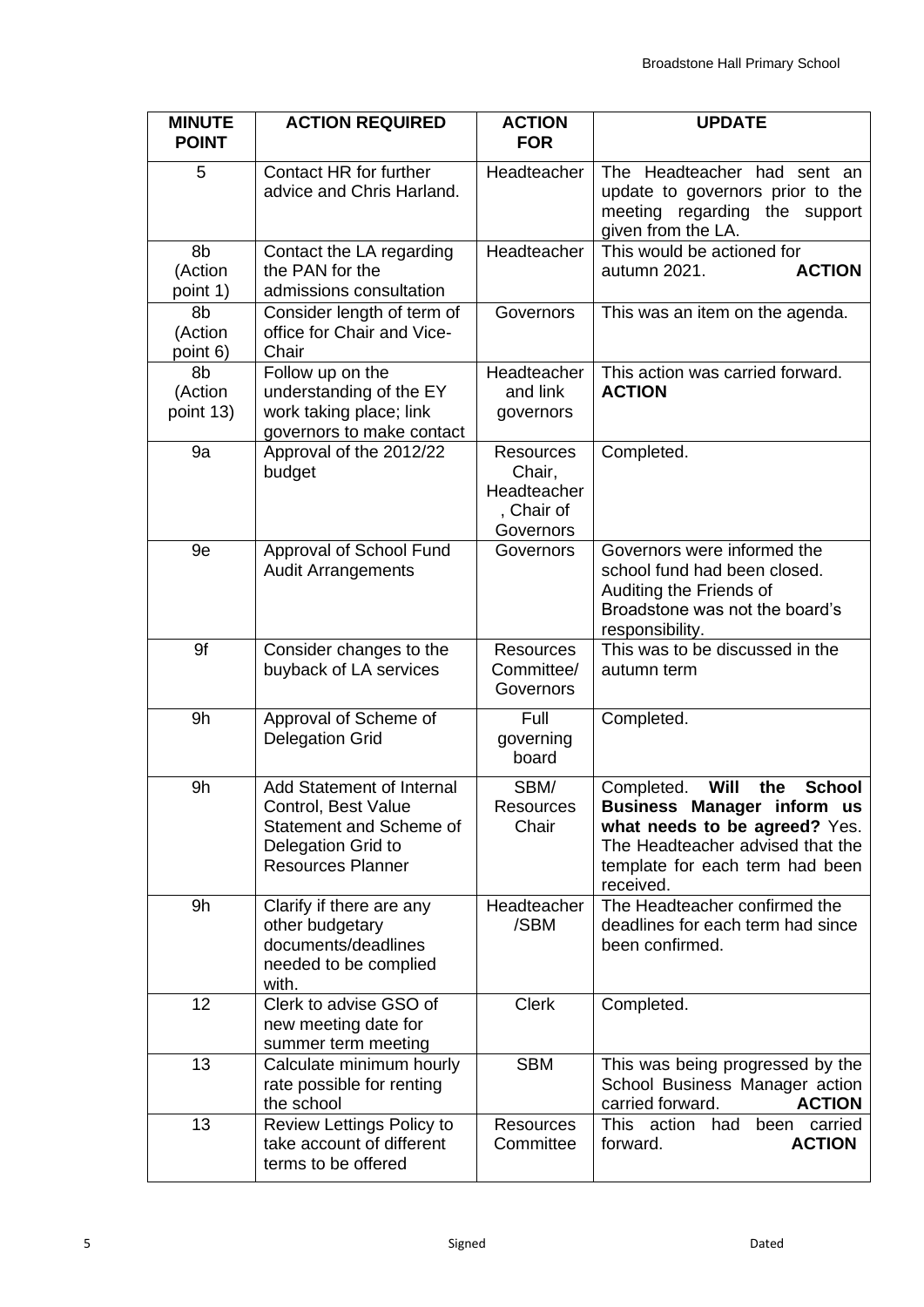# c) Policy Approval

The following policy was circulated prior to the meeting and NOTED by the governing board:

• Protection of Biometric Information of Children in Schools and Colleges

Governors were informed this was a new statutory policy, there were no plans to implement the policy.

## d) Confirmation of GovernorHub details

Governors were requested to update their personal details on GovernorHub before the end of term. **ACTION**

The Clerk undertook to send information through to the School Business Manager to update the website *Get Information About Schools* in line with statutory requirements. **ACTION**

## e) Pay Policy Preparations

The Clerk informed governors that the revised model pay policy would be issued in the autumn term.

Governors considered the membership of the pay committee.

# 9. BRIEFING PAPERS FROM STOCKPORT LOCAL AUTHORITY

Governors were referred to the briefing papers which were circulated prior to the meeting and were considered at the Steering Committee, the Headteacher gave the following updates:

- Governance Update
- Governor Development
- Ofsted Updates- LA SEND local area visit was due. Ofsted inspections were to recommence from this summer term
- Early Years Update- staff had received training.
- Early Career Teachers (formerly NQTs)- the school was not intending to have ECT in September.
- RE Syllabus 2021-2027- this had been updated.
- Holiday Activities and Food Programme- a summer school was to be held at Broadstone Hall, funding for this would cover one to one support for several children to access the one move programme.
- Stockport and Tameside Partnership Opportunities Midterm update

Governors noted the guidance within the reports.

#### 10. GOVERNOR DEVELOPMENT

#### a) Review and discuss Governor Skills Matrix and identify training/development needs.

Governors were referred to the outcome of the skills matrix which had been circulated just prior to the meeting. The Headteacher, Chair and School Business Manager had discussed the potential risk areas which were identified from the audit and discussed how these could be addressed. A budget training event was being considered. This audit would inform future recruitment to the board and succession planning

Governors were encouraged to access training based on areas for improvement and their roles on committees. The Clerk highlighted the training which was available on the budget, data and safer recruitment in addition to the NGA online courses.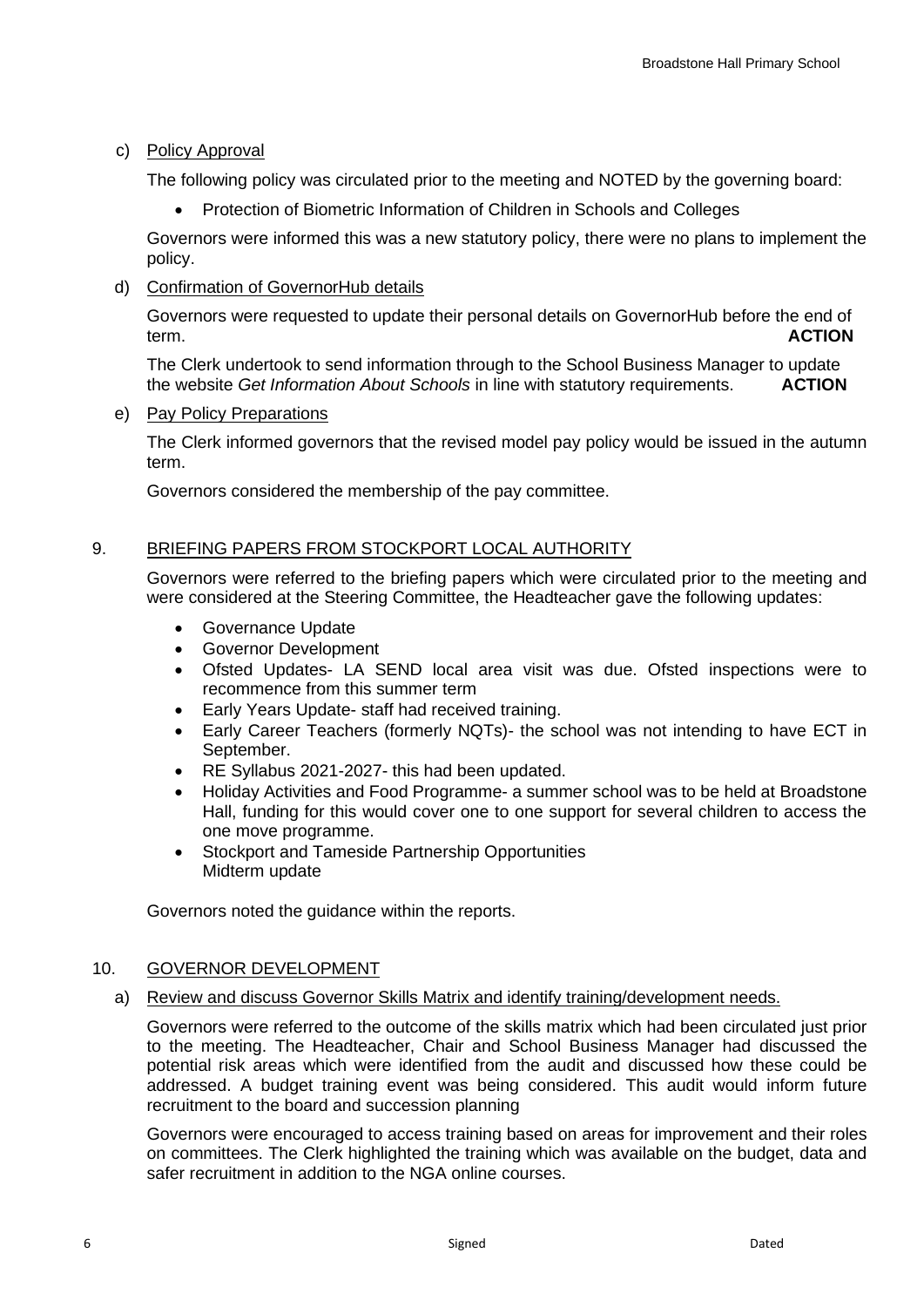b) Vacancies

Governors noted a vacancy on the board for a co-opted governor.

c) Terms of Office for Chair and Vice Chair

**What is the usual term of office?** The clerk advised that it was usually one- or two-years dependent upon circumstances of the school and the decision of the board, examples were shared.

Governors duly AGREED a continuation of the current arrangements. Terms of office would remain at one year from the date of the autumn term meeting 2021; the Chair and Vice Chair would remain in office until the date of the autumn term meeting 2022.

## d) Expressions of Interest for Chair, Vice Chair and Chairs of Committees

Governors were invited to give some thought to the roles and contact the Clerk prior to the autumn term full governing board meeting in order to express an interest. **ACTION**

# 11. DATES

a) Full Governing Board

Tuesday 12<sup>th</sup> October at 6:00pm

b) Committee Meetings

Curriculum and standards Committee -Tuesday 5<sup>th</sup> October at 5pm

Steering Committee -Saturday 16<sup>th</sup> September

Resources Committee - date to be confirmed in the week of 12<sup>th</sup> October. **ACTION** 

# 12. ANY OTHER BUSINESS

The Headteacher thanked Ms Newsam for her years of dedication as the previous Chair at the school and as a governor. He thanked Mr Baggeley for his fantastic work as acting Deputy Headteacher over lockdown and developing the remote learning offer. Ms Rogers was to return from next week as Deputy Headteacher.

An additional item was raised, which has been minuted in a confidential appendix.

With no further business to discuss, the Chair thanked everyone for attending and the meeting closed at 8:00 pm.